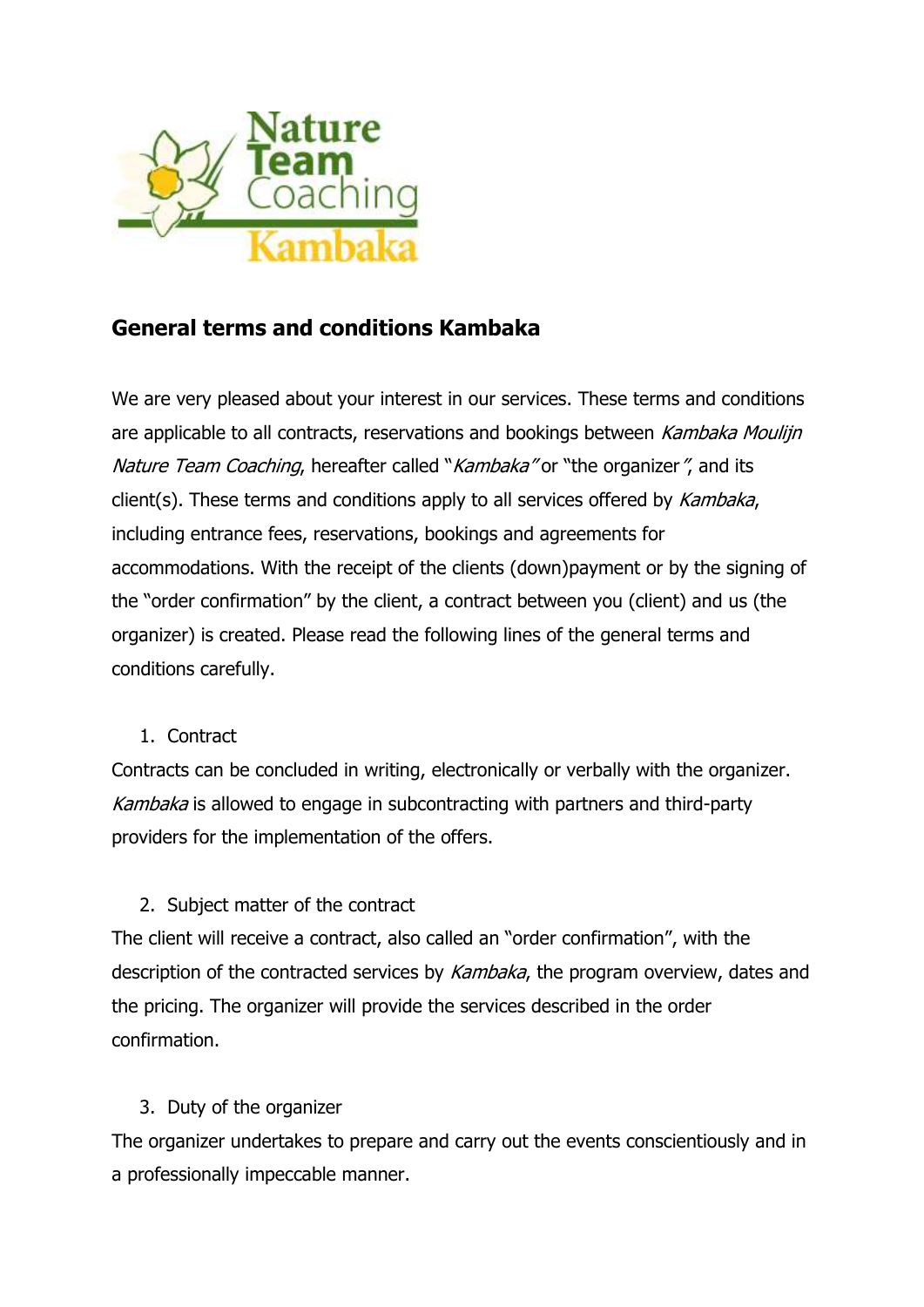### 4. Conclusion of contract

With the receipt of the (down)payment of the client, the signing of the "order confirmation" by the client or the written agreement by the client for the booking, the client confirms that he/she is aware of and accepts the general terms and conditions of the organizer. From this point in time, the contract becomes effective.

### 5. Pricing

All services listed in the order confirmation are included in the prices. Changes to the contract, requests for additional services or adaptation of the number of participants must be made at least 72 hours before the start of the event. The client shall in any case pay for the in the contract agreed price, also when fewer persons participate. When the client requests adaptations in the programme, the organizer is allowed to change the price accordingly. All price changes will be communicated clearly to the client with a motivation.

# 6. Terms of payment

100% of the agreed, invoiced or confirmed price must be paid at the latest 30 calendar days before the event. All payments by the client are to be made on the date(s) and in the amounts as specified in the contract.

- A 50% deposit payment or so-called "down-payment" is required to secure the booking.
- The balance of the outstanding amount or 100% payment needs to be transferred 30 calendar days before the start date of the contracted services.

Payments for individual coachings are to be paid within 10 calendar days before the individual coaching will take place. For events booked at short notice, the agreed price can be paid on the bank account of the organizer directly before the event.

# 7. VAT

The VAT is specified separately in all prices.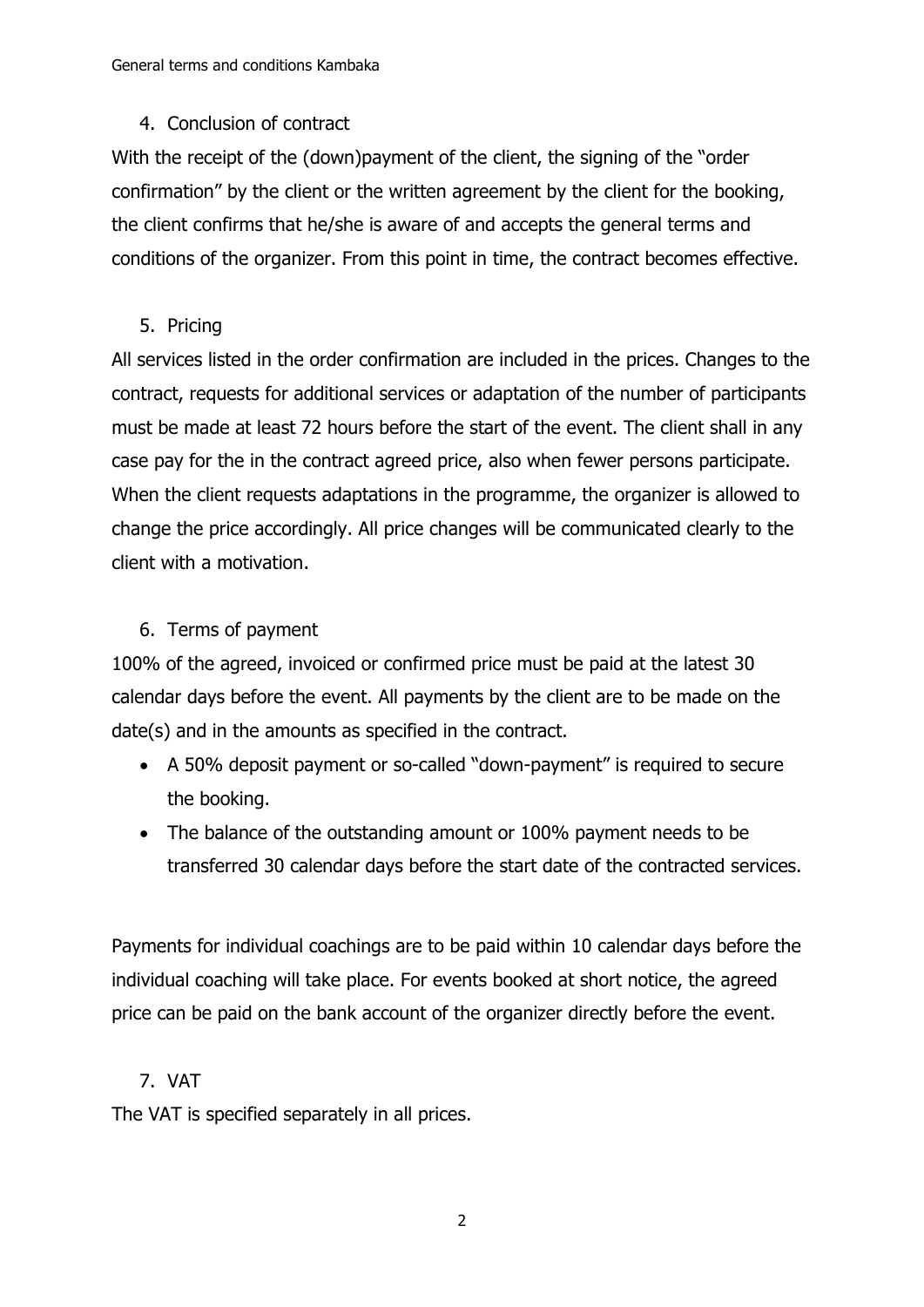#### 8. Currency

All payments are to be made in Swiss francs (CHF). All (international) banking and transfer charges are for the client's account.

#### 9. Event location

Kambaka will propose a suitable location for the contracted services and for any other extra services in consultation with the client. When these services last two or more consecutive days, the organizer will propose a suitable accommodation for the client's participants based on the client's requirements. The client provides Kambaka with all necessary information. These include special wishes of individual team members and their dietary requirements. Kambaka provides the client with a quotation of the accommodation, drinks and meals. The client is responsible for the reservation, booking, payments and cancellation of the accommodation and the method of travel to and from the venue. This includes the arrangements by the client for the reservation, booking, payments and cancellation of any drinks and meals for the participants.

#### 10. Conditions of participation

Being in good health is a prerequisite for all events. The client will inform *Kambaka* before the event if any of the participants are medically impaired, undergoing therapeutic treatment or are under the influence of medication. Participation in all Kambaka events under the influence of drugs, alcohol, psychotropic medication or similar is not permitted.

The client and their participants acknowledge that before, after, during and between sessions they are fully responsible for their own physical and mental health. They acknowledge that all activities, steps and measures that are taken by them during the event are within their own sphere of responsibility. When an event takes place on or near the water, the participating non-swimmer is obliged to inform the organizer.

It is the duty of the participants to adhere to the conditions of participation and to follow the instructions of the organizer, the facilitating staff, the guides and the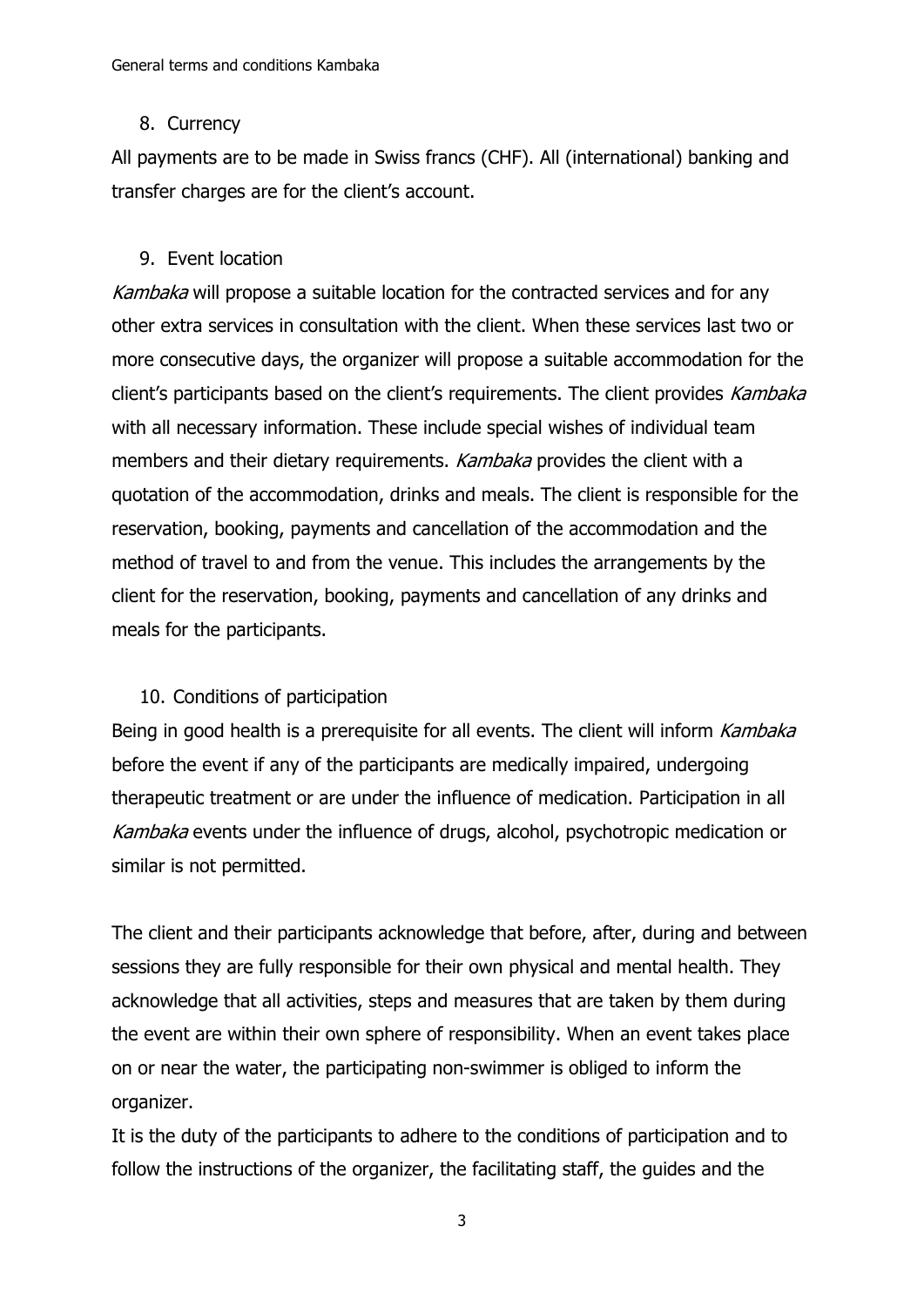assistants. The organizer reserves the right to exclude participants from the event who do not follow the instructions or do not adhere to the conditions of participation. In the event of the exclusion of one or more participants, the client shall not be entitled to any refund.

#### 11. Hazards and weather

By entering the contract with the organizer, the client acknowledges the dangers outdoors as well as indoors. Even highly qualified and experienced facilitators, leaders and nature guides are not infallible within the scope of due diligence. In the terrain and off marked trails, the client will be confronted with specific elements that can never be fully controlled. The organizer is not liable for subjective consequences neither is the organizer liable for the weather and its effects on the participants and their health. Any damages and claims are excluded for these cases.

#### 12. Programme changes

The events take place in all weathers. Changes to the programme may be necessary due to unforeseen natural events or force majeure. Due to "force majeure" planned events may be postponed to a new date. The client shall not be entitled to any compensation resulting from a programme change or postponement of the event.

Any postponement or change of programme by the client will be charged at an additional cost and any additional costs incurred for entrance permits, meals, accommodation or other rental(s) as well as wage costs for any contracted third parties, nature guides and reservation fees will also be charged to the client.

### 13. Cancellation by the client

The client must notify the organizer in writing of any cancellation of the booked event. The cancellation becomes legally valid upon confirmation by the organizer. In the event of a cancellation of the contracted services or termination of the contract by the client, the following conditions apply: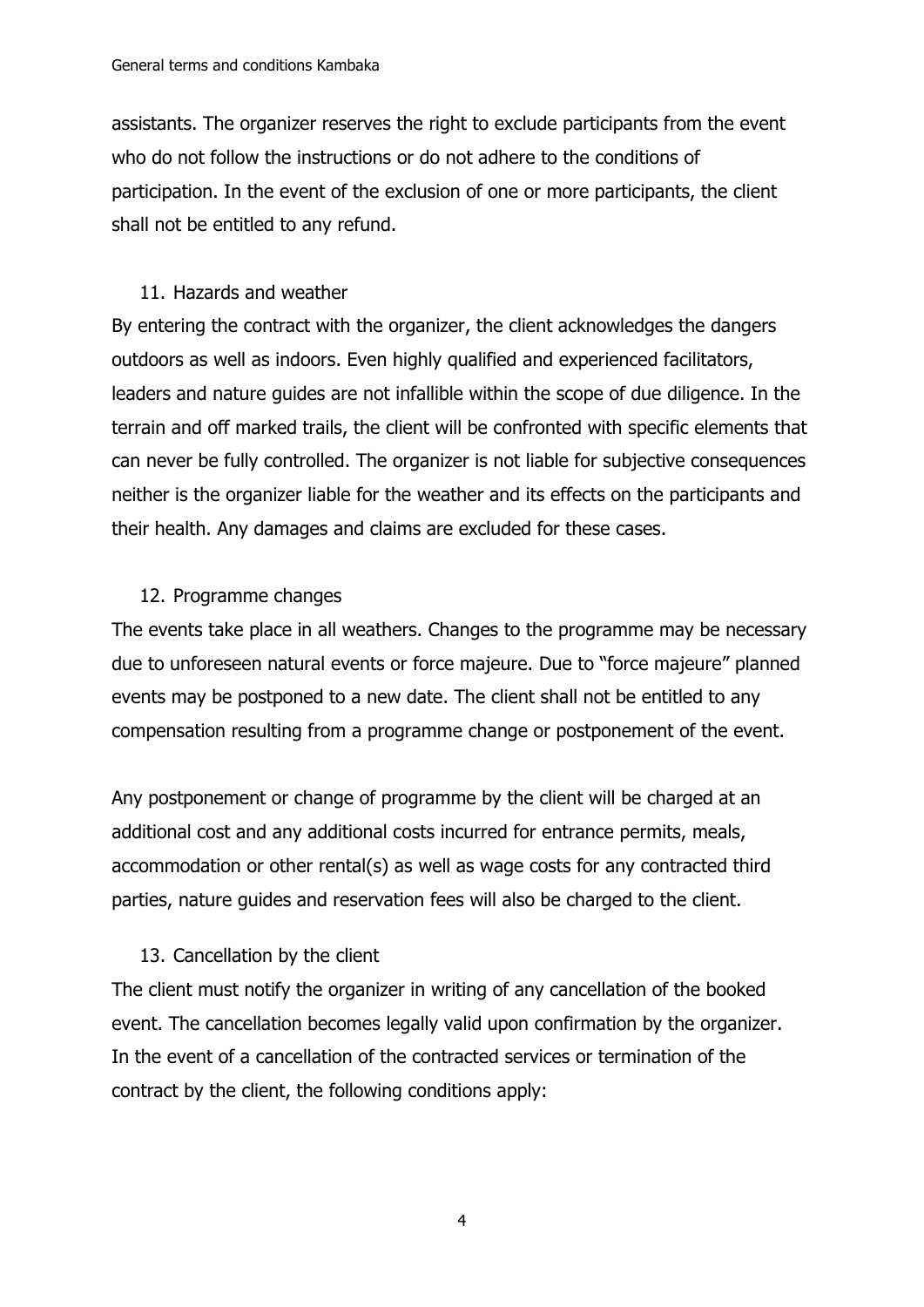- up to 90 calendar days before the start of the team coaching, cancellation is free of charge;
- between the 89th and the 60th calendar day before the start of the contracted services, 20% of the agreed contracted fee is due;
- between the 59th to 30th calendar day before the start of team coaching, 60% of the agreed contracted fee is due;
- from the 29th calendar day before the start of team coaching to the start day of the team coaching, 100% of the contracted fee is due.

The date of receipt by the organizer of the written cancellation of the client is decisive for the calculation of the cancellation fee.

In the case third-party services are contracted by the organizer for the specific offer, the cancellation conditions of the respective service provider shall apply.

### 14. Postponement

If the client wishes to postpone the contracted services due to changes in the schedule, illness of a team member(s) or any other unforeseen development, Kambaka will do everything in her might to fulfill the wishes of the client.

#### 15. No-show or late arrival

If the client fails to appear (no-show) or arrives late at the booked event, the client shall owe the full price, that is 100% of the invoiced amount, to the organizer. Additional costs incurred due to the customer's postponement or late arrival shall be borne by the client.

#### 16. Cancellation by the organizer

If there are reasons (e.g. force majeure, riots, strikes, dangerous weather or other dangerous conditions) or circumstances which could endanger the life of the event's participants, the organizer has the right to withdraw from the contract at short notice. The payment made minus the services already claimed will be refunded. Further claims by the client are excluded.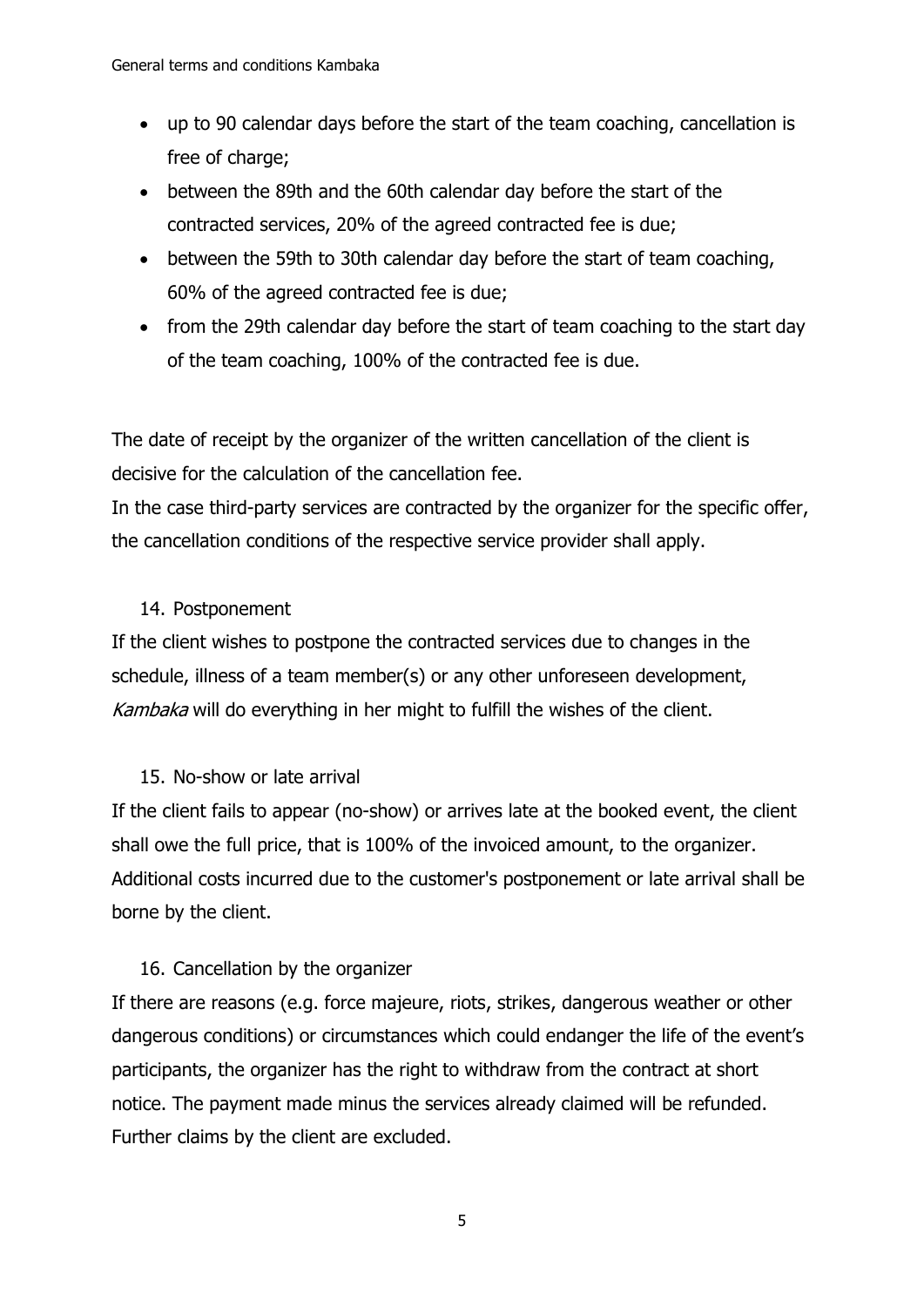### 17. Insurance

The client or the participant is responsible for sufficient insurance cover of the participants.

### 18. Liability

The organizer shall not be liable for:

- any personal injury, harm, death, loss of support or any other damages of any nature whatsoever, whether arising from negligence or any cause whatsoever;
- any actions, omissions and failures of third-party providers nor any damages caused by third-party providers;
- any damage to property and assets of the client;
- any infringement of the instructions of the organizer, their employees or service providers.

### 19. Disclaimer and indemnity

All persons participating in activities organized by Kambaka do so entirely at their own risk. The client acknowledges that all persons participating in activities organized by Kambaka may require to sign an indemnity form on arrival, releasing Kambaka, its owner(s), staff, employees and its contracted third parties from any liability for any personal injury, harm, death, loss of support or any other damages of any nature whatsoever, whether arising from negligence or any cause whatsoever.

### 20. Complaints

Any complaint must be reported to the event facilitator immediately in writing and must be confirmed by the organizer. The organizer will do anything in his/ her power to remedy the situation within the framework of the event and his/ her possibilities.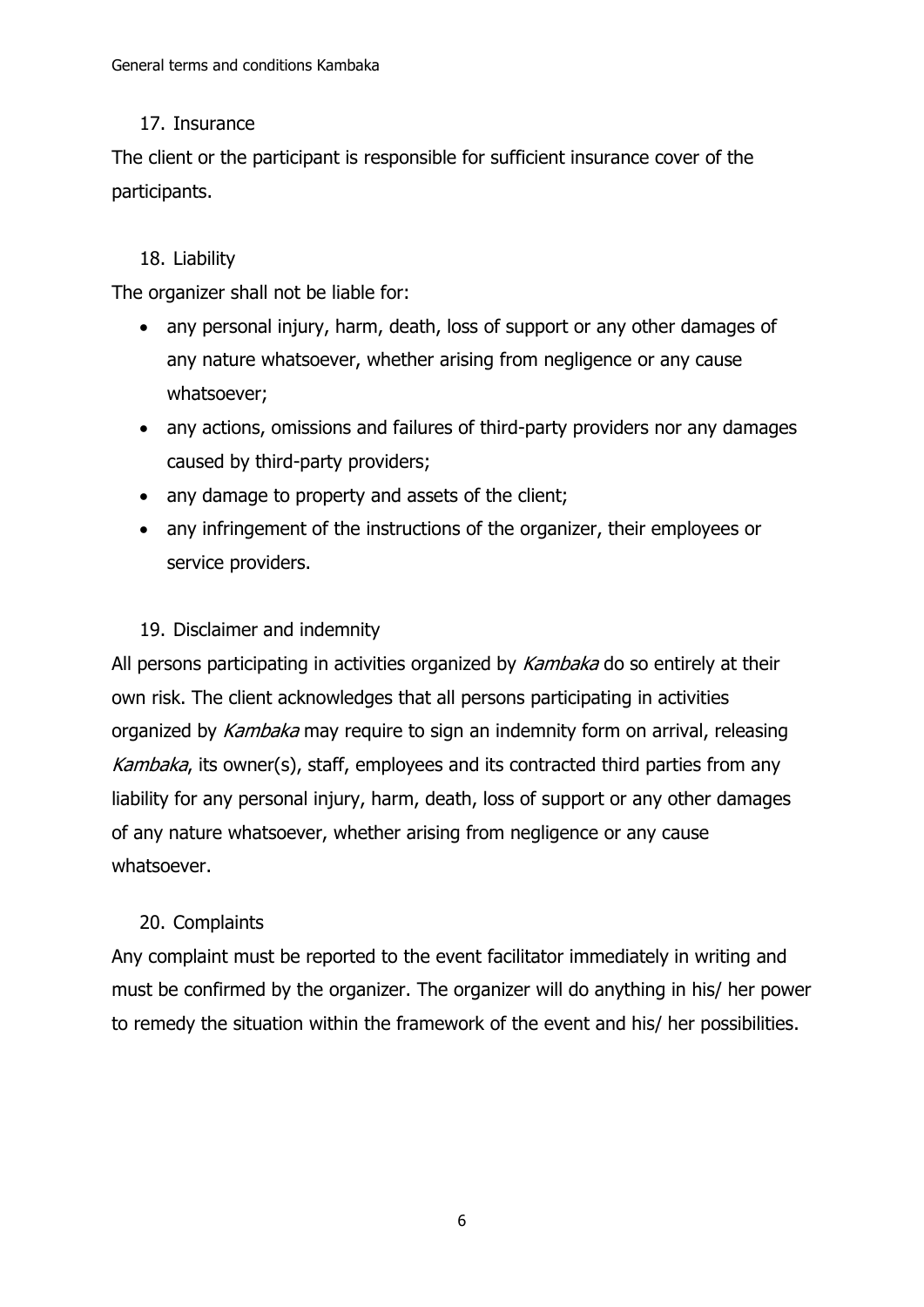#### 21. Severability clause

Should individual provisions of these general terms and conditions prove to be invalid, ineffective and unenforceable, this shall not affect the validity, effectiveness and enforceability of the remaining parts of the general terms and conditions. In this case, both organizer and client shall undertake to replace the invalid, ineffective and unenforceable part by a valid, effective and enforceable condition that comes closest in terms of content to the original intention of the parties.

#### 22. Contract termination

The contract may be terminated in writing by either party at any time. The above cancellation terms and conditions will be coming into effect upon termination of the contract.

#### 23. Data security

Kambaka may process and use the data collected in the context of the conclusion of the contract in order to fulfil the obligations under the contract. Kambaka takes the measures necessary to secure the data in accordance with the statutory provisions. The client agrees to the storage and contractual use of his data by Kambaka and is aware that Kambaka is obliged and entitled to disclose information from the client to third parties on the order of courts or authorities. Kambaka will not disclose any confidential data and information to third parties and will use confidential information exclusively for the purpose of the contractually agreed coaching process. Confidential information which Kambaka receives in writing or personally is stored in such a way that no unauthorised third party has access to it. The event facilitators of Kambaka are bound by professional secrecy. However, they reserve the right to lift their duty of confidentiality if a risk of personal injury or injury to others becomes apparent. In this case, the organizer will inform the client and will contact professional help.